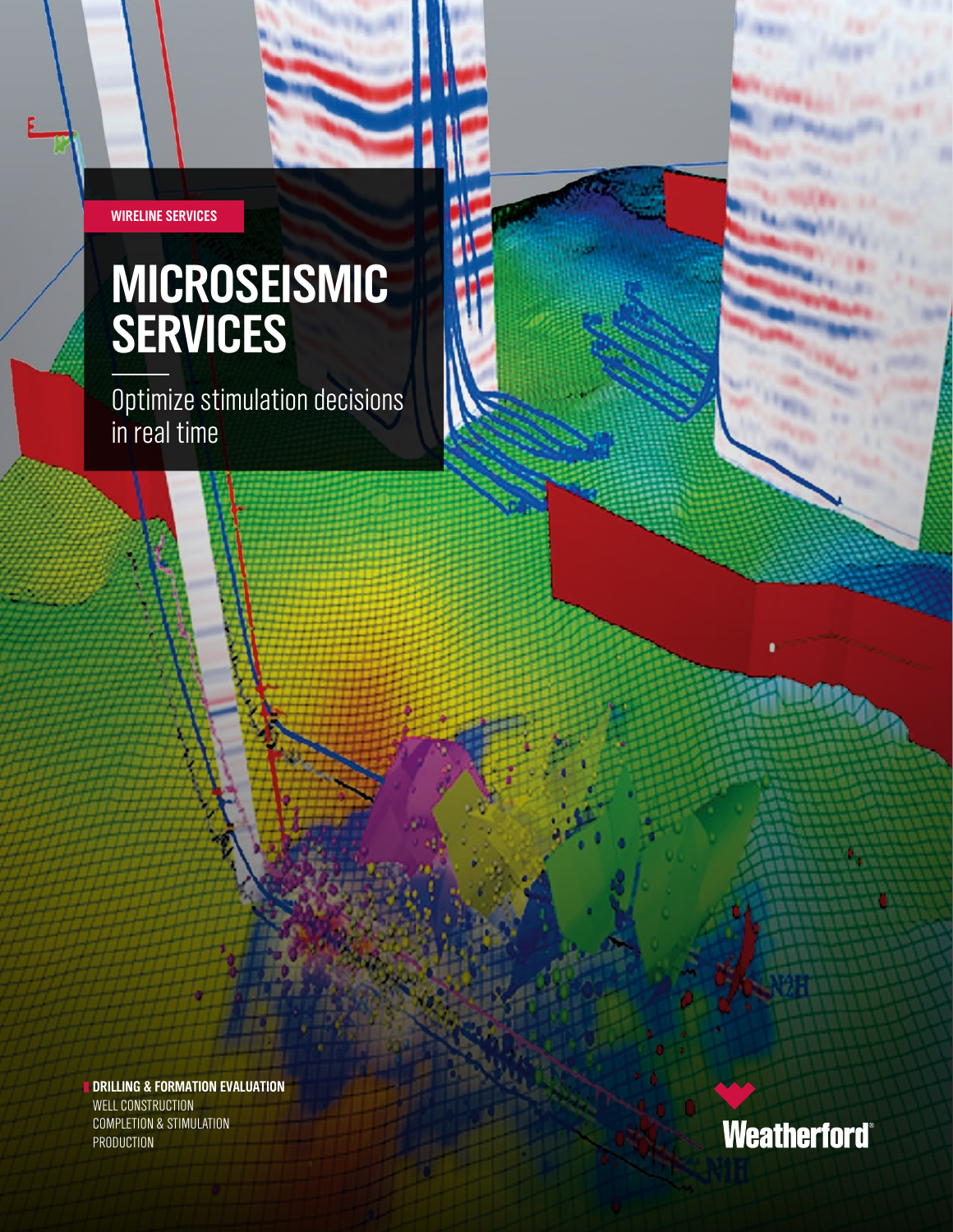Profitability can be lost in the details. Your stimulation spend can drain into subseismic faults and unmapped fractures, leaving you with suboptimal proppant placement, bypassed pay zones, and mounting stimulation costs.

Our microseismic arrays let you track the progress of each stage, so you can refine your hydraulic fracturing plan in real time.

We provide purpose-built borehole microseismic arrays for near-reservoir and in-treatmentwell monitoring. Our SlimWave Quadpack array tool has four stacked geophones per directional component, to significantly improve signal quality and sensitivity. And when you need to map the height, length, and azimuth of your hydraulic fractures—but lack an offset well—our Spear tool delivers actionable fracture-propagation imaging.

Our state-of-the-art technologies record, process, and interpret microseismicity from single-stage or multistage hydraulic fracture stimulations in real time. Combining up-tothe-second downhole data with 3D visualization and interpretation software, our specialists provide actionable information to help you improve the productivity of your assets while saving time and expense.

# **MAKE BETTER, FASTER STIMULATION DECISIONS** OUR MICROSEISMIC SERVICES MAP A MORE EFFICIENT COMPLETION.



**Figure (a)** illustrates a screenout of a stage treatment with events sized by moment magnitude and colored by time (green = earlier, red = later). All large events lined up along an unforeseen mini-fault, which caused the screenouts.



**Figure (b)** shows large-magnitude events propagating from the target shale formation into a limestone formation below. This prompted the operator to change its frac strategy to develop fractures in a deeper zone.





**Figure (c)** shows red events from the revised plan, which prevented screenouts and opened new fractures in the formation. Events from earlier stages are shown in gray. The operator saw highly effective fracture propagation within the target zone; these newer fractures resulted in increased production.

### **IMPROVING FRAC EFFICIENCY IN REAL TIME**

An operator working in an unconventional reservoir used our microseismic services to evaluate the effectiveness of hydraulic fracture propagation during a stimulation job, and changed the stimulation plan in real time to achieve more efficient stimulation design.

## **RAPID MOBILIZATION**

We match our skill with speed. The Weatherford Express Land Unit is a fully-integrated, selfcontained logging unit. Optional on-board satellite capabilities provide fast and efficient field data upload and communications, while a telescoping steel mast enables work to be done in the absence of on-site service or drilling rigs.



SlimWave Quadpack array tool uses four stacked geophones per axial component.



## **OUR MICROSEISMIC SERVICES HELP YOU:**

- Analyze fracture geometries and optimize fracture models in real time • Reveal anomalous drainage patterns and conductive fracture networks
- Evaluate diverter, proppant, and frac fluid placement and performance
- Determine fracture height, growth, half-lengths, and stimulated volume
- Ascertain the impact of depleted zones or natural fractures and faults
- Track interactions between wells and stages



**Figure (d)** displays results from two frac treatments in a different set of lateral wellbores. Two years after the initial treatment, a subsequent frac job revealed an extension to the earlier observed trend. This later frac job shows that while most of the events cluster along the NW-SE trend, some of the larger events again occur along the initial NE-SW fracture trend.